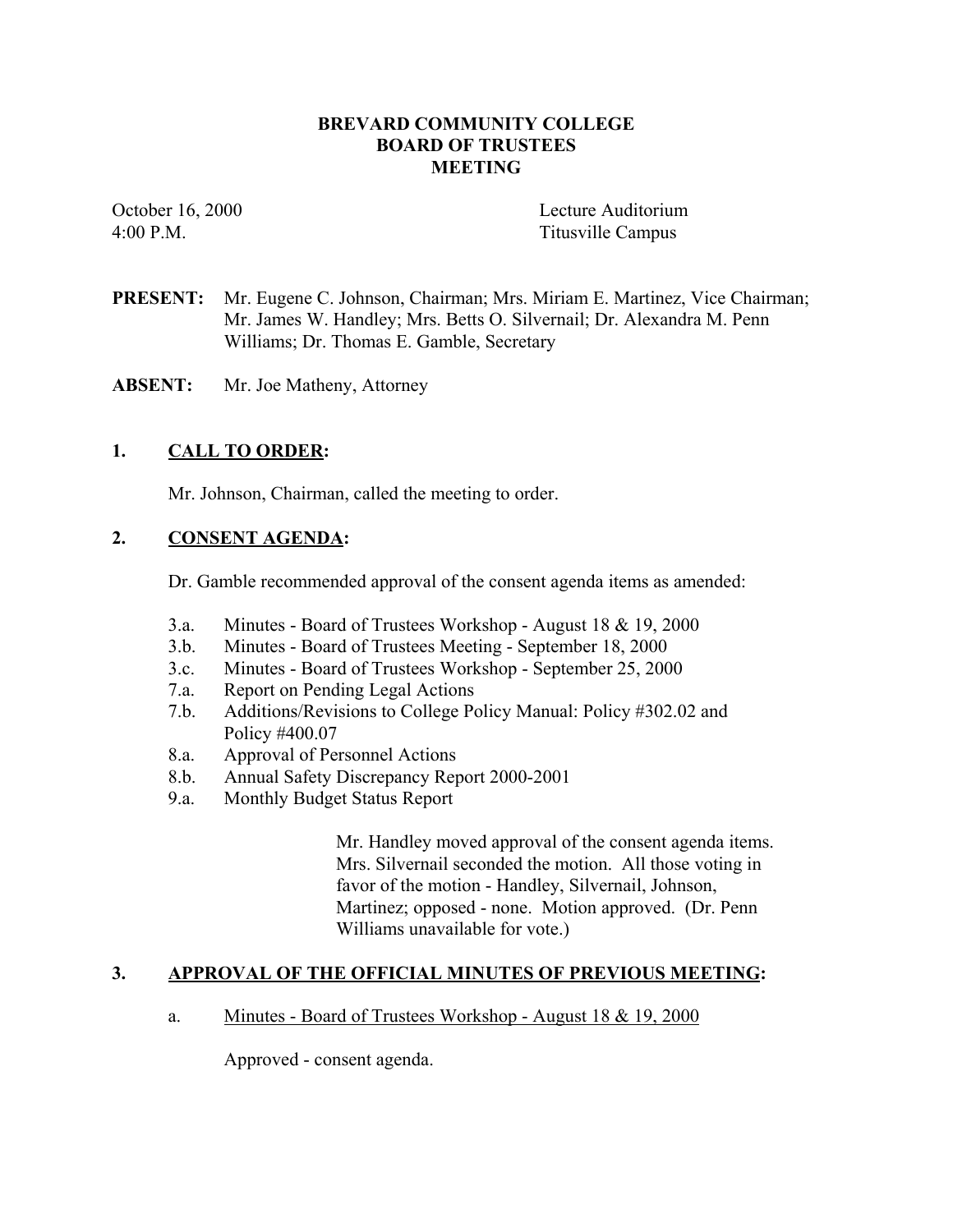b. Minutes - Board of Trustees Meeting - September 18, 2000

Approved - consent agenda.

c. Minutes - Board of Trustees Workshop - September 25, 2000

Approved - consent agenda.

# **4. COMMUNICATIONS:**

#### a. Update on BCC/Parrish Medical Center Land Exchange - Dr. Koller

Dr. Al Koller, Titusville Campus President, introduced Mr. Chris Male, Senior Vice President, Parrish Medical Center and Mr. Harry Jones, attorney for Parrish Medical Center. Dr. Koller reported since the Board of Trustees was last briefed, negotiations have been taking place with the American Legion to acquire additional property adjacent to the Titusville Campus, in hopes of moving the potential south roadway slightly to the west. The negotiation has come to a conclusion with no change in the status. Dr. Koller provided a drawing of an aerial of a proposed roadway. The college and Parrish Medical Center are currently involved in a property exchange with an appropriate charge to Parrish Medical Center in order to make arrangements for paving. It is hoped that in the process of making the exchange, the college can complete the loop road on the Titusville Campus. The existing entrance to the Titusville Campus will remain, however, a new south corridor will be opened as the main entrance.

Dr. Koller reported the attorneys are in the process of drawing up property specifications. Mr. Jones reported the college previously engaged an appraiser to determine the fair market value of the property located south of the proposed entrance road. As the discussions have continued, the college has expressed an interest in acquiring the part of the Parrish Medical Center property north of the proposed entrance road for signage, campus integrity and security. It is proposed that the property be traded, however, Parrish Medical Center is acquiring more property than they are giving to the college. The next step would be to have the surveyor ascertain the exact acreage in each of the parcels and Parrish Medical Center will pay the college the difference in cash as previously agreed. Mr. Jones reported it is intended to have a new lighted intersection from which the college would benefit from a safety standpoint. Mr. Jones reported this proposal will be brought to the hospital board in early November for approval and then would come to the Board of Trustees for their November meeting. Mr. Male reported if all approvals are obtained, it is anticipated the road construction will begin in midsummer.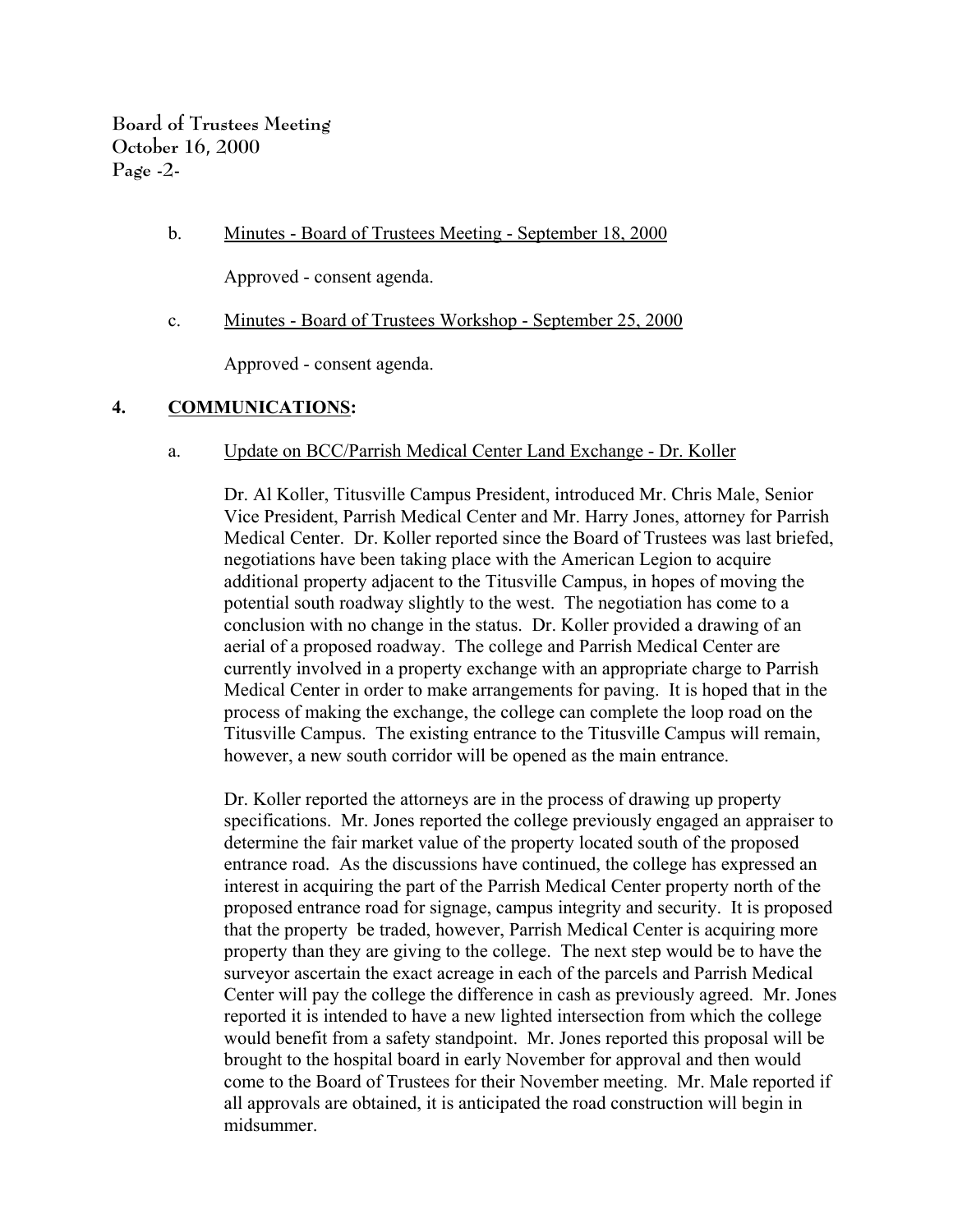**Board of Trustees Meeting October 16, 2000 Page -3-**

# **5. CITIZEN'S PRESENTATION:**

None

# **6. CONSTRUCTION AND DEVELOPMENT:**

#### a. Approval of Contract for Amphitheater - Palm Bay Campus - Dr. Purga (Addendum)

Dr. Bert Purga, Palm Bay Campus President, introduced Mr. Gary Nungesser, President of the Palm Bay Chamber of Commerce Foundation. Dr. Purga reported the college has been working closely with the Palm Bay Chamber of Commerce Foundation regarding an amphitheater to be located at the Palm Bay Campus. The proposed location would be the center of the Palm Bay Campus, just south of the canal. The amphitheater stage would face southeast. The berm capacity would be approximately 3,000 and the seated capacity of the amphitheater under cover would be approximately 2,200. Dr. Purga stated it is felt the facility would be beneficial, not only to the City of Palm Bay and south Brevard, but the entire Brevard community. Dr. Purga reported the lease agreement has been reviewed by Mr. Matheny and the college staff. An addendum agreement will be presented for Board approval at the November meeting which will address the insurance and liability issues. Dr. Purga reported the ten-year commitment was required by the Palm Bay Chamber of Commerce Foundation as they approach the community for donations. There is an opportunity for either party to terminate the agreement under certain criteria. Dr. Purga summarized the lease agreement, which is a thirty-year agreement with ten year intervals. The Palm Bay Chamber of Commerce Foundation would provide for 100% of the financing of the project and maintenance of the facility.

Dr. Purga answered questions presented by the Board of Trustees. Mr. Nungesser reported the Palm Bay Chamber of Commerce Foundation's purposes are firstly, education and secondly, public buildings within the City of Palm Bay. A discussion was held on the location of signage for the amphitheater. Dr. Gamble reported the administration and the Palm Bay Chamber of Commerce Foundation had discussed having a sign that would be close to I-95 and also adjacent to the entrance to the main building areas of the Palm Bay Campus. Dr. Gamble indicated the amphitheater project significantly enhances visibility of the college in the Palm Bay area and will have a major positive impact on the college. He recommended approval of the lease agreement.

Mrs. Martinez moved approval of the lease agreement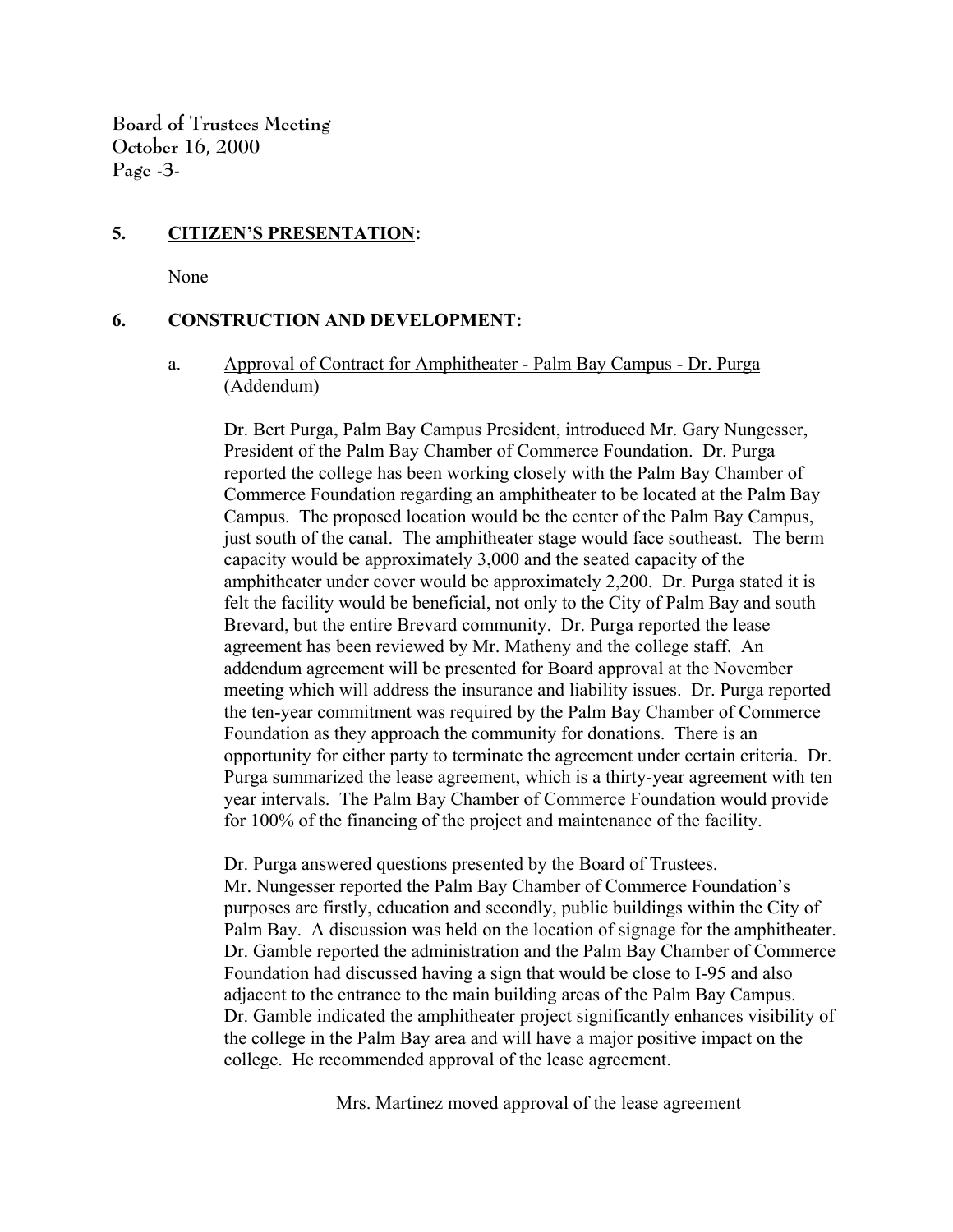**Board of Trustees Meeting October 16, 2000 Page -4-**

> between the BCC Board of Trustees and the Palm Bay Chamber Community Foundation to locate an amphitheater at the Palm Bay Campus. Mr. Handley seconded the motion. All those voting in favor of the motion - Handley, Silvernail, Martinez, Penn Williams, Johnson; opposed none. Motion unanimously approved.

#### b. Award of Bid - Roofing Projects - Mr. Little (Addendum)

Mr. Al Little, Vice President for Finance and Administrative Services, reported with the assistance of Rood & Zwick, architects, drawings have been completed of the re-roofing projects for the Industrial Building, Administration Building, and Technical Building on the Cocoa Campus and the Criminal Justice Building on the Melbourne Campus. Mr. Little reported the college issued a bid to re-roof the buildings. The bid opening was held on Tuesday, October 10 and all bids received significantly exceeded the budget. Mr. Little reported the architect is working with Mr. Richard Moon to determine why the bids exceeded the initial estimates. At this time, Mr. Little recommended the Board reject these bids due to budgetary constraints. The situation will be reassessed and will be brought back to the Board with a revised plan.

> Dr. Penn Williams moved approval to reject the bids for the re-roofing projects. Mrs. Silvernail seconded the motion. All those voting in favor of the motion - Penn Williams, Silvernail, Handley, Martinez, Johnson; opposed - none. Motion unanimously approved.

c. Approval of Guaranteed Maximum Price - Student Welcome Center - Mr. Little (Addendum)

Mr. Little reported the Welcome Center Design Committee has worked together with the architect and the construction manager to finalize the plans and the college has completed negotiations with H.J. High, the Construction Manager. The guaranteed maximum price, with the approval of Amendment #2, will be \$4,051,313. This is the maximum price to be paid to H.J. High for construction costs. Mr. Little reported it is anticipated the Melbourne Campus renovation will be completed by April 2001 and the Cocoa Campus renovation to be completed by July 1, 2001. The total cost of the project, including architect fees, furniture, equipment, and other anticipated costs exceeded the budget approximately \$200,000. This is primarily due to a necessary increase in the scope of the project on the Melbourne Campus. Mr. Little reported an underground piping project, which is not critical for this year, will be deferred until next year, along with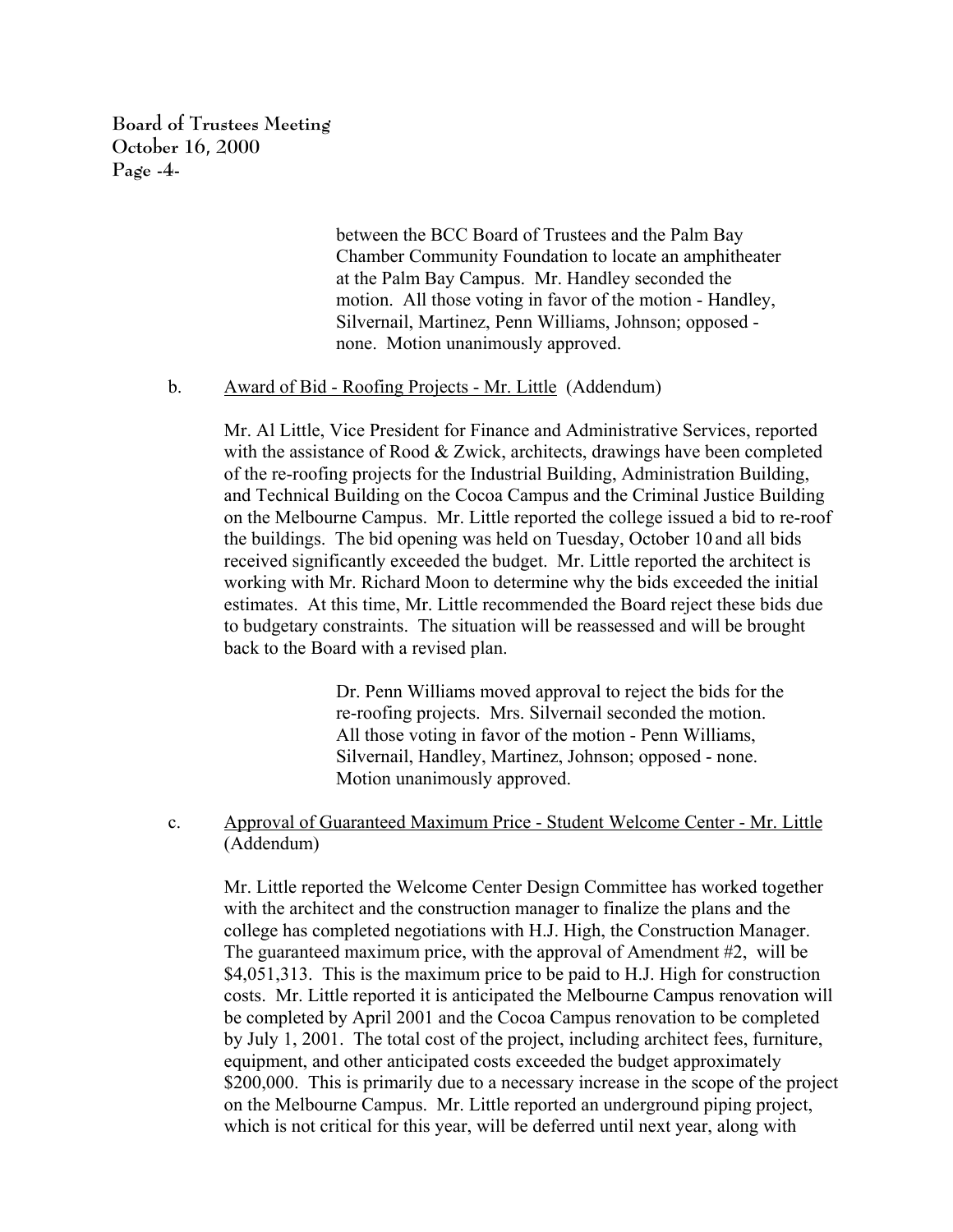**Board of Trustees Meeting October 16, 2000 Page -5-**

> some renovation costs. Mr. Little felt with those budget adjustments, the increase in the budget could be worked out. He recommended approval of Amendment #2 to the construction manager's contract in the amount of \$3,427,329. Dr. Gamble recommended approval of Amendment #2 to H.J. High's contract.

> > Dr. Penn Williams moved approval of Amendment #2 to H.J. High's contract. Mrs. Silvernail seconded the motion. All those voting in favor of the motion - Penn Williams, Silvernail, Handley, Martinez, Johnson; opposed - none. Motion unanimously approved.

d. Amendment - Welcome Center Contract - Master Planning Service - Cocoa Campus - Mr. Little (Addendum)

Mr. Little reported the Board of Trustees approved master planning as part of the capital budget for the current year. The Welcome Center project on the Cocoa Campus brings an immediate need for these services since the new facade, as well as the view of the new facility, bring a dramatic change to the campus. Florida Architects has agreed to increase the scope of the Welcome Center project to include master planning services for the Cocoa Campus. The focus of the master plan will be on the needs and use of the current facilities, rather than the development of new facilities. The plan will also include work on landscape design to assist in the project to redevelop the Clearlake Road vista and incorporate an electronic sign. Mr. Little reported the process will take approximately two months and the anticipated cost for this service is \$25,000. Master planning is anticipated for the remaining campuses, however, it was determined that the college should move forward on the Cocoa Campus project and will address the others in the near future. A request for proposal will be submitted for master planning on the other three campuses. Mrs. Martinez felt if the college is satisfied with the work of Florida Architects it would be beneficial to continue with them for the master planning on the other three campuses. Mr. Handley asked if the college has had an analysis performed on the ten-year projections for facilities as this would be needed before a master plan could be completed. Dr. Gamble reported the college is emphasizing upgrades to existing facilities and the evaluation to converting buildings to meet the needs of the future. Dr. Gamble recommended approval of the amendment to the contract with Florida Architects to allow for master planning services on the Cocoa Campus.

> Mr. Handley moved approval of the amendment to the contract with Florida Architects to include master planning services on the Cocoa Campus. Mrs. Silvernail seconded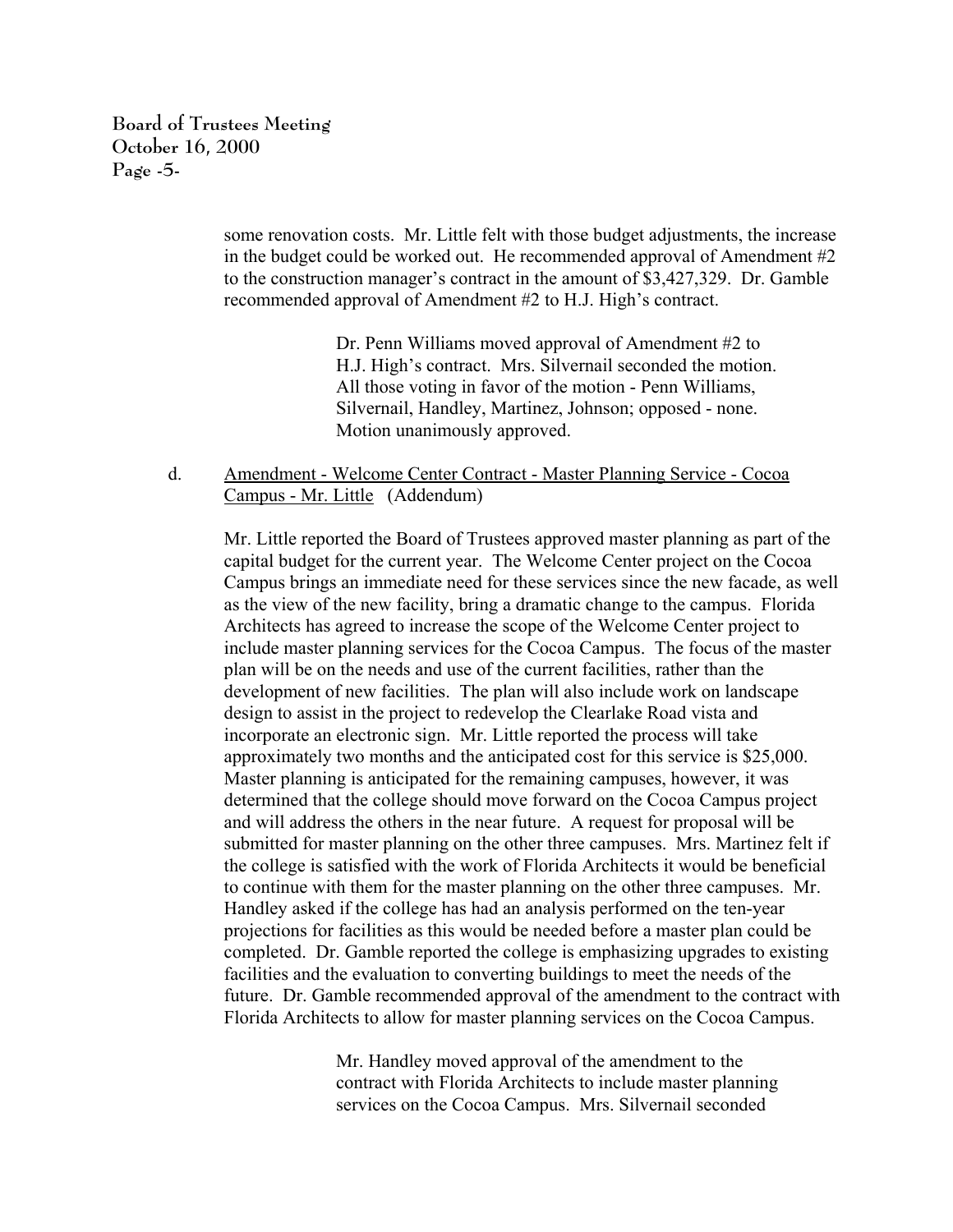**Board of Trustees Meeting October 16, 2000 Page -6-**

> the motion. All those voting in favor of the motion - Handley, Silvernail, Martinez, Penn Williams, Johnson; opposed - none. Motion unanimously approved.

# **7. OLD BUSINESS:**

a. Report on Pending Legal Actions (Addendum)

Approved - consent agenda.

b. Additions/Revisions to College Policy Manual: Policy #302.02 - Ms. Oglesby and Policy #400.07 - Dr. Bilsky -  $2<sup>nd</sup>$  Reading (Addendum)

Approved - consent agenda.

# **8. NEW BUSINESS:**

a. Approval of Personnel Actions - Ms. Oglesby (Addendum)

Approved - consent agenda.

b. Annual Safety Discrepancy Report 2000-2001 - Mr. Carman (Addendum)

Approved - consent agenda.

c. Approval of Employee Insurance Plan - Mr. Little (Addendum)

Mr. Al Little, Vice President of Administrative and Financial Services, reported the Insurance Committee was composed of six staff members and six faculty members, and joining the committee as resource members were Ms. Joni Oglesby, Ms. Darla Ferguson and himself. This year, Betts Silvernail sat on the committee to provide her expertise and to listen as a Board member. Mr. Little felt based on information he received the Insurance Committee worked harder this year than they ever had.

Mr. Little reported at one of the committee's initial meetings this year, it was decided to continue the use of Gallagher-Bassett for brokerage renewal and to investigate any alternatives for the college. The committee believed Gallagher-Bassett had done an excellent job for the college in the past and Gallagher-Bassett was also willing to lower their commission rate 2%,which is charged to the insurance companies, as opposed to the college. Mr. Little reported the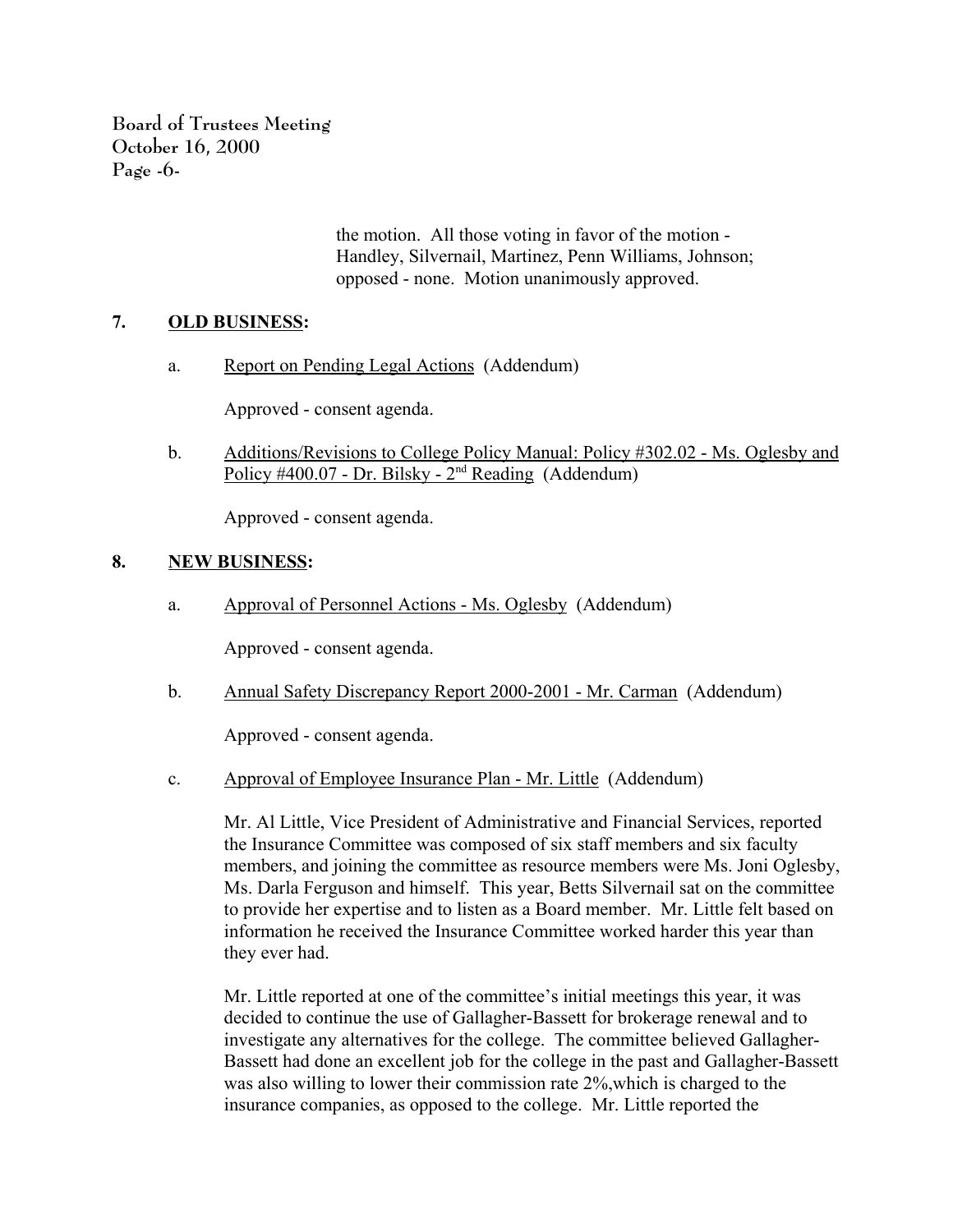**Board of Trustees Meeting October 16, 2000 Page -7-**

> committee requested a renewal quote from the current insurance plans which were compared to the Florida Risk Management Consortium quote.

In July of this year, the initial response for the current plans were received from Prudential and CIGNA and the committee realized CIGNA was increasing their rate 20% and Prudential was increasing their rate 43%. The college then asked Gallagher-Bassett to investigate every possibility in the current market. Under those circumstances, the committee determined to identify one full-featured policy similar to the policy with CIGNA and one lower benefit/low cost plan to give the families an option for affordable health care. Gallagher-Bassett proceeded to investigate the possibilities in those areas and found that no company was willing to quote a group policy with less than a full feature of benefits. Due to this fact, the committee felt a full-featured plan should be reviewed, such as with CIGNA, along with the lowest cost HMO they could find to give the families the lowest cost option available.

Mr. Little discussed the cost for the college to obtain insurance through the Florida Insurance Consortium. The price, along with the insurance plan was presented to the Insurance Committee to compare with the other selections. Mr. Little reported the committee seriously reviewed pricing and benefits of each plan and looked at five point-of-service (PPO) plans and 11 different HMO's and, in each case, the committee voted to recommend the plan which would provide the best benefits for the least money for that type of plan. Mr. Little reported the rates for the Florida Institute of Technology for 2000 are similar to BCC's, however, he spoke to the broker who indicated large increases are expected for 2001. Last week, the School Board approved new contribution rates for their employees at \$278 per month, as compared to BCC's CIGNA plan at \$276 and the Prudential plan at \$287. Mr. Little reported, in summary, the plans recommended by the Insurance Committee are the best plans available for the best premium possible. The college pays for the individual employee's coverage, however, the employee has to pay for dependent coverage.

Mrs. Silvernail reported the problem with the insurance coverage is there is no competition in Brevard County and at some time, the Insurance Committee may wish to evaluate the plan coverage. The insurance recommendation is for a oneyear period and at that time the coverage will be reinvestigated to come up with a lower cost/lower benefit plan. Mrs. Martinez felt the Insurance Committee team performed an excellent job in analyzing all possible options and felt the employees should feel they were well represented. She felt the reality of the matter is everyone has to face the insurance costs are going out of sight, not only for BCC, but for all employers.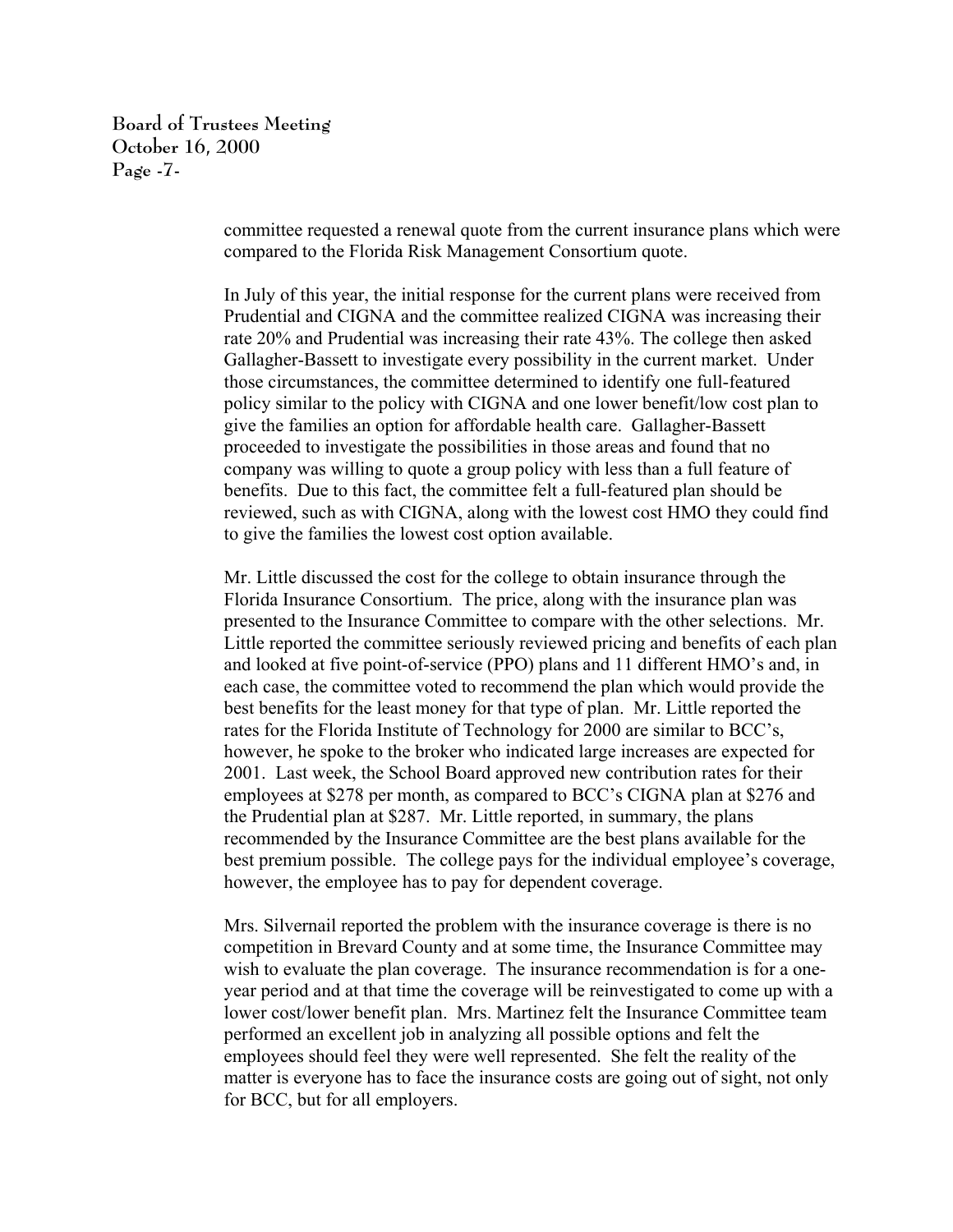**Board of Trustees Meeting October 16, 2000 Page -8-**

> Mr. Little reported it is felt the young, healthy families will be able to find individual coverage significantly cheaper than the college can offer. Mr. Little reported for employees who opt out of the college's insurance, as they are covered for insurance elsewhere, a plan will be brought to the Board at the November meeting which would provide other benefits in place of the regular insurance. Dr. Gamble approved the Insurance Committee recommendation for the renewal of the current CIGNA and Prudential policies.

> > Mrs. Silvernail moved approval of the health care insurance recommendation from the Insurance Committee. Mr. Handley seconded the motion. All those voting in favor of the motion - Silvernail, Handley, Penn Williams, Martinez, Johnson; opposed - none. Motion unanimously approved.

# **9. FINANCIAL ACTIONS:**

a. Monthly Budget Status Report - Mr. Little (Addendum)

Approved - consent agenda.

b. Approval of Fund 1 Budget Amendment #2, 2000-2001- Mr. Little (Addendum)

Mr. Little reported the Fund 1 Budget Amendment #2, 2000-2001 is a budget amendment to the unrestricted fund to address needs in the Cocoa Café and Culinary Arts program, Continuing Education and Marketing. Mrs. Martinez commented the college should begin to monitor what is spent in the marketing area and to measure what is derived from this amount. Dr. Gamble reported the community survey should be completed shortly and once concluded, a meeting will be held on the development of the marketing plan for the college. Dr. Gamble reported he met with President John Hitt, UCF, and he is committing \$100,000 of UCF funds for joint marketing and has offered the assistance of his marketing staff which should be helpful to BCC's efforts. Dr. Gamble recommended approval of the Fund 1 Budget Amendment #2.

> Mrs. Martinez moved approval of the Fund 1 Budget Amendment #2. Dr. Penn Williams seconded the motion. All those voting in favor of the motion - Martinez, Penn Williams, Handley, Silvernail, Johnson; opposed - none. Motion unanimously approved.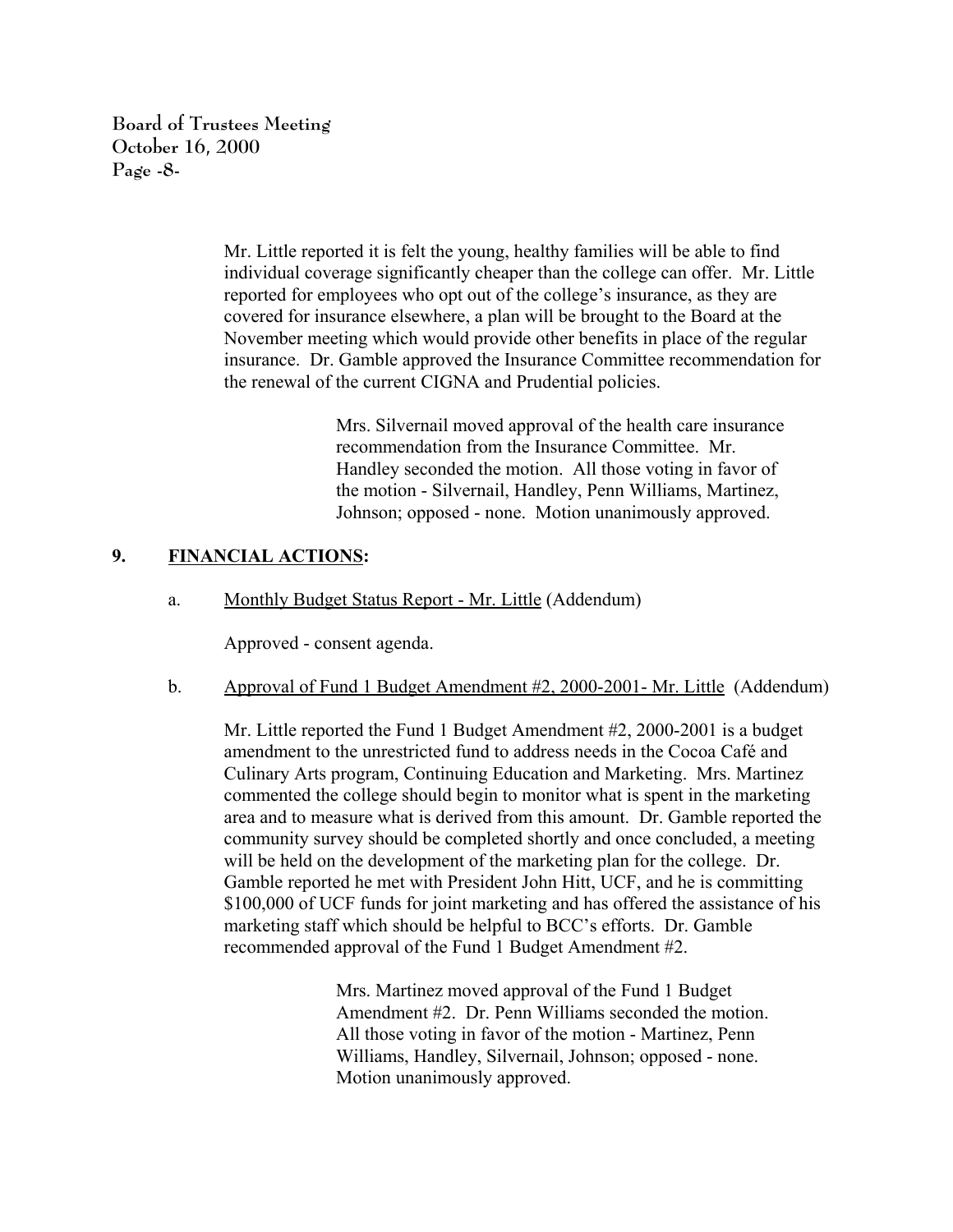**Board of Trustees Meeting October 16, 2000 Page -9-**

#### c. Charter Schools

Dr. Penn Williams reported information on the Okaloosa-Walton Charter High School has been provided to the Board for their review. This high school was developed in partnership with the K-12 system and the community college system with a dual enrollment thrust. Dr. Penn Williams encouraged the Board to review this material. She asked the Board to consider a future meeting with the K-12 system regarding charter schools. Dr. Penn Williams reported she had met with the new school superintendent, Dr. Richard DiPatri, and he is supportive of charter schools. She reported there has been a feeling that a central location is needed for a student who is interested in pursuing a vocational certificate or to focus on a particular area of interest.

# **10. REPORT OF THE DISTRICT PRESIDENT:**

a. Data and Technology Division Reorganization

Dr. Gamble called the Board's attention to the Personnel Actions, specifically, the Data and Technology Division reorganization which is complete with the appointment of Mr. Michael Frank Billings as Director of Web Technology who will be working in tandem with Tony Awtonomow, as Director of Networking and Data Operations and Rick Story, as Director of Administrative Systems.

b. Planetarium Director

Dr. Gamble reported Mark Howard has been moved permanently to the Planetarium Director position with Suzanne Leslie as Associate Director who will market the planetarium programs. Dr. Fettrow, along with members of her staff, conducted a study of the potential and costs involved and the decision was made that it would be to the advantage of the Planetarium and its future development to have Mr. Mark Howard as the Director.

# c. Adopt-a-School Program

Dr. Gamble reported a summary has been provided to the Board on what the Cocoa and Melbourne Campuses are doing with the Adopt-a-School program.

d. Governance Issues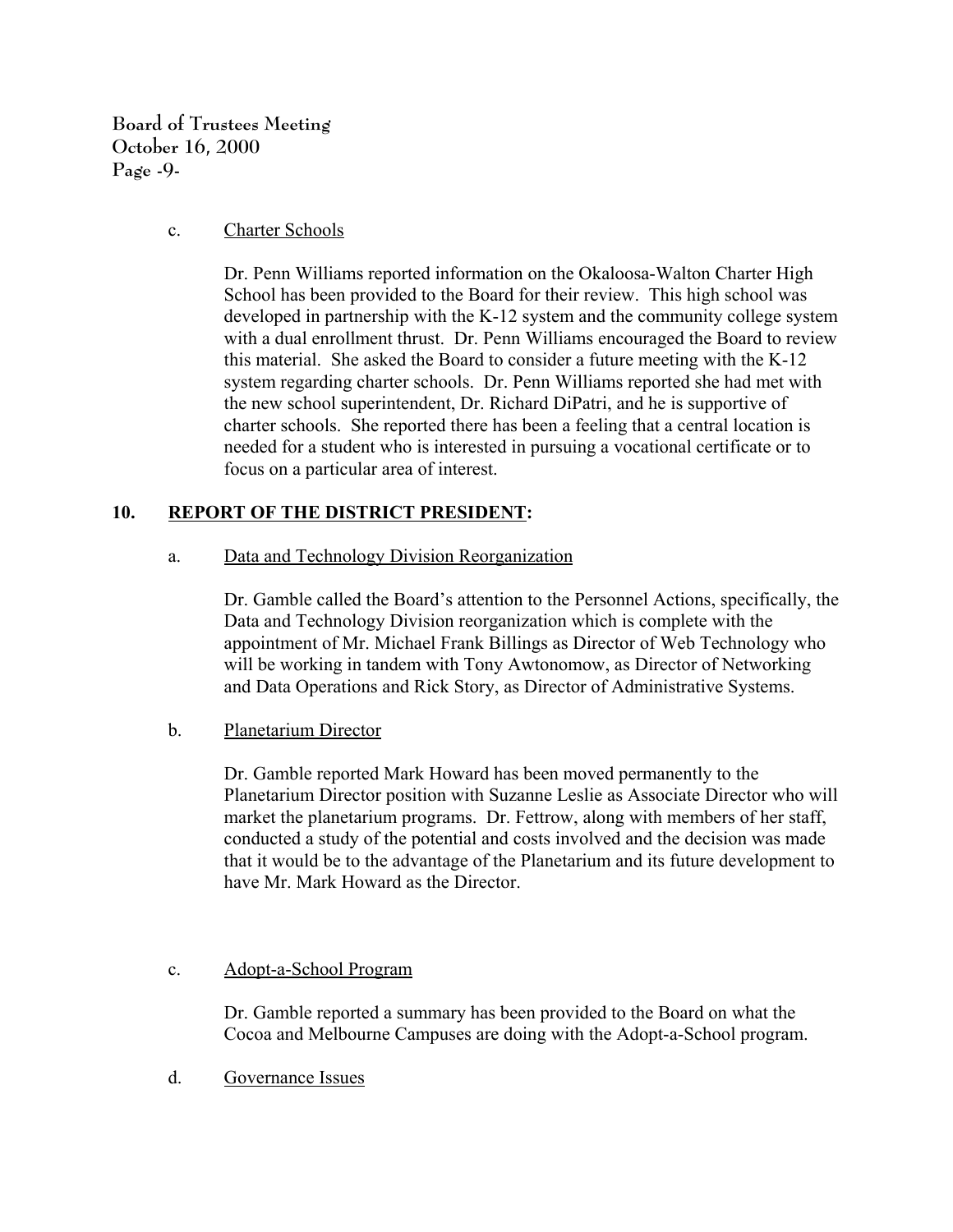**Board of Trustees Meeting October 16, 2000 Page -10-**

> Dr. Gamble reported a draft of Governance Issues provided by the Council of Presidents has been provided to the Board. The intent of this document is to present to the task force established a statement on behalf of the community colleges in total through the Council of Presidents and the Florida Association of Community Colleges. Dr. Gamble encouraged comments and suggestions from the Board. Dr. Gamble reported he had made suggestions in terms of modification, one of which he felt there should be some clear identification with the Boards of Trustees of the community colleges to be appointed by the Governor as opposed to locally elected officials, and that is not specifically addressed.

# e. Report on International Students

Dr. Gamble reported BCC has approximately 202 international students from 61 countries.

# f. Rededication of the Allied Health Building

Dr. Gamble reported the Allied Health Building rededication is scheduled on Tuesday, October 24 at 2:30 p.m. in which the facility will be renamed the Harbor City Volunteer Ambulance Squad Allied Health Center. This rededication is in recognition of a major contribution to the college by the Harbor City Volunteer Ambulance Squad.

#### g. 2000 Diversity Celebration

Dr. Gamble reported the 2000 Diversity Celebration is scheduled at the Melbourne Campus on Saturday, November 4 from 9:00 a.m. until 6:00 p.m.

# h. Massing of the Colors

Dr. Gamble reported on Saturday, November 11 at 3:00 p.m. in the Cocoa Campus amphitheater, the Massing of the Colors ceremony is scheduled. This year the Air Force will be recognized.

# **11. ADJOURNMENT:**

There being no further business to come before the Board, the meeting adjourned at 5:40 p.m.